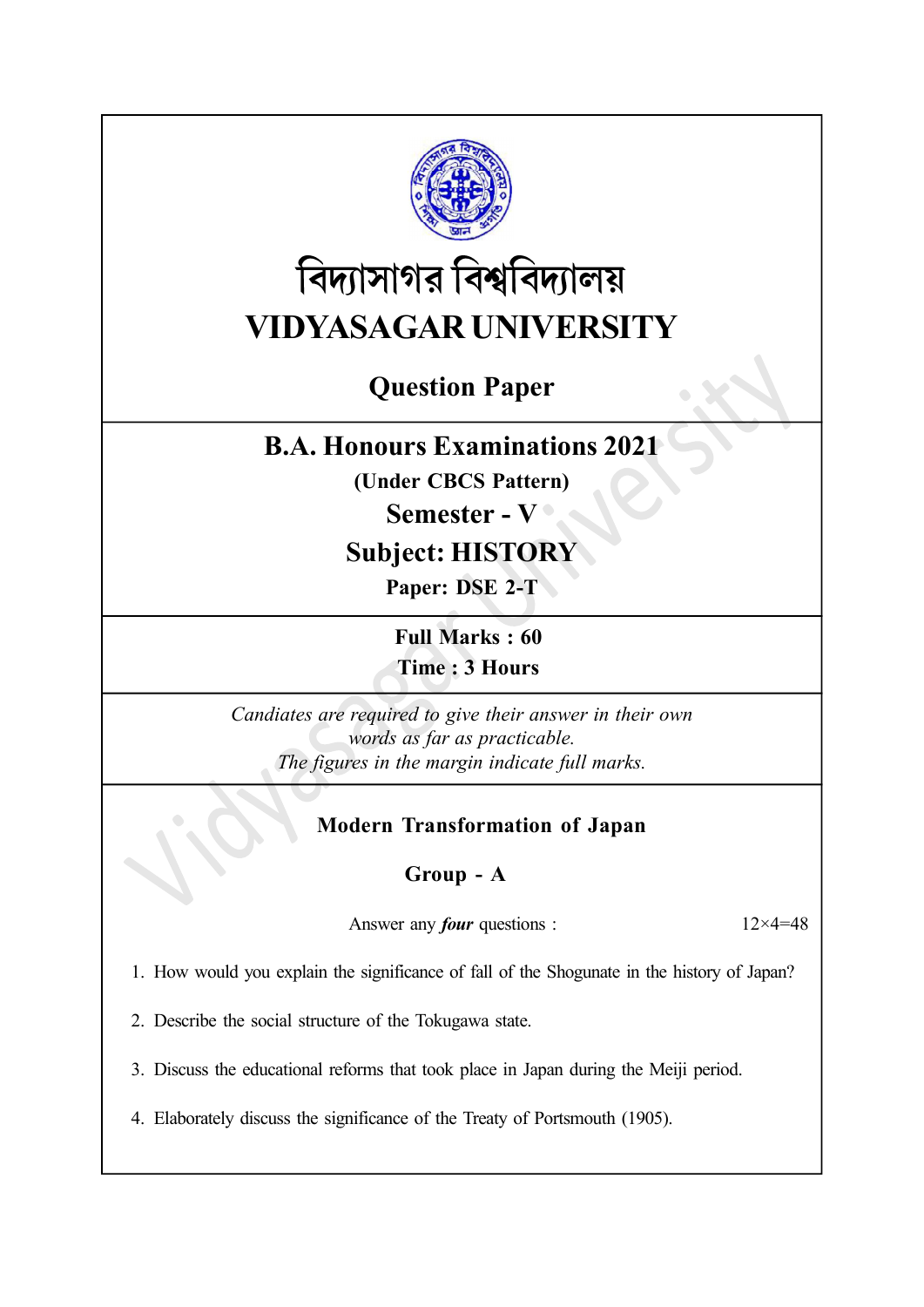5. What were the 21 Demands? Discuss the Chinese reaction to it.

- 6. Did the Washington Conference really destroy Japan's naval strenght?
- 7. What were the main economic reforms carried out in Japan after the First World War?
- 8. What was the nature of Japanese imperialism during the period between the two World Wars?

#### Group - B

Answer any six questions :  $2 \times 6 = 12$ 

- 9. Who were the 'Daimyo'?
- 10. Who were the 'Samurai'?
- 11. Mention any two objectives of Commodore Perry's mission to Japan.
- 12. Who was Ito Hirobumi?

13. What do you understand by the term 'Sankin Kotai'?

- 14. When and between whom was the Treaty of Shimonoseki signed?
- 15. What were the main decisions of the Yamagata Lobanov protocol?
- 16. What do you know about the Chonin?
- 17. Write a short note on Satsuma Rebellion.
- 18. Write a short note on 'Zaibatsu'.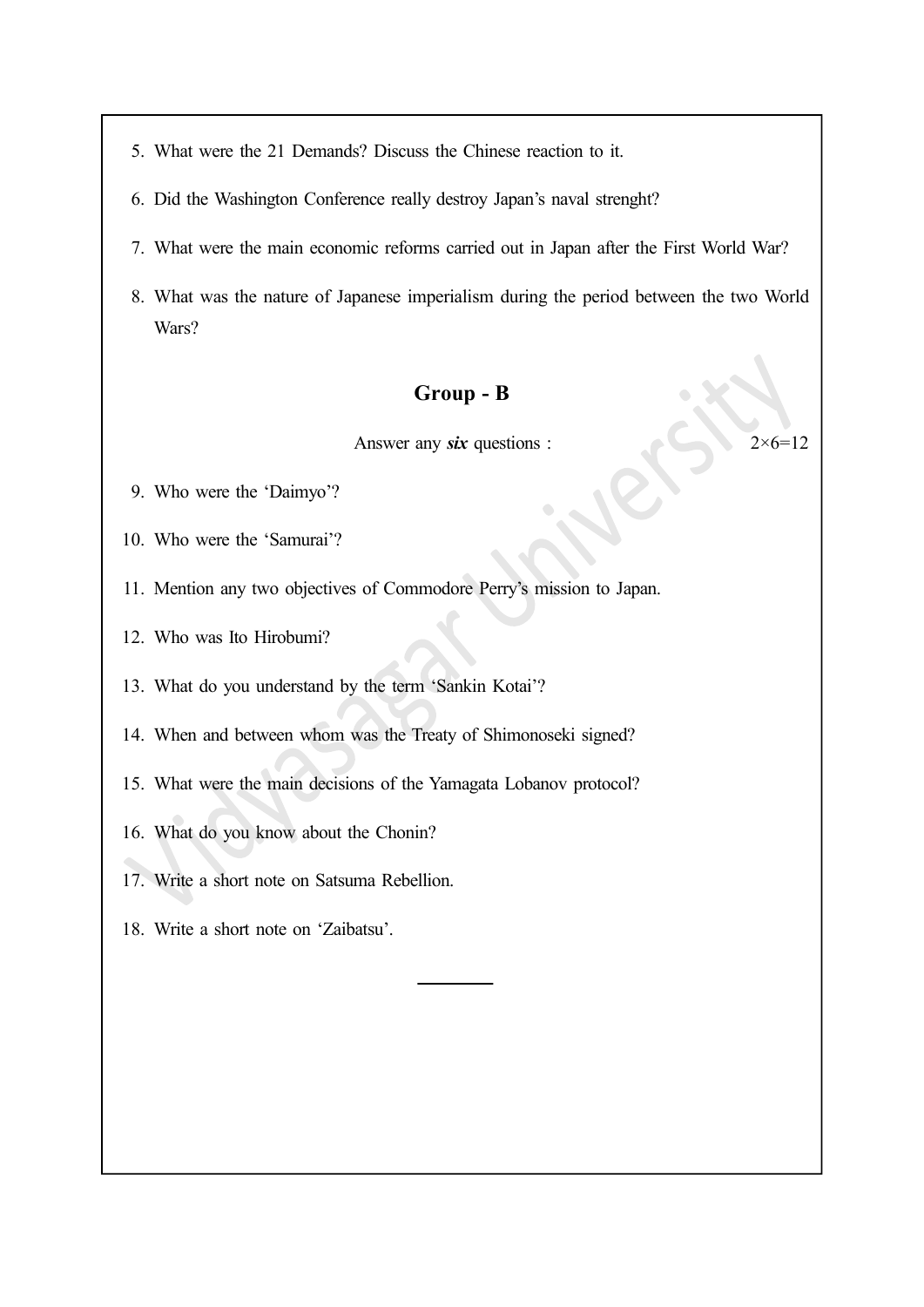#### Or,

### Women and Social Change in Nineteenth Century

#### Group - A

Answer any *four* questions :  $12 \times 4 = 48$ 

- 1. Discuss on the various dimension of "New women" of the late  $19<sup>th</sup>$  century colonial India with special references Saraladevi Chaudhurani.
- 2. Why did the "women's question" become so important in 19<sup>th</sup> century India?
- 3. What do you know about the role of Ishwar Chandra Vidyasagar in the spread of women's education in colonial Bengal?
- 4. How far had Begum Rokeya Sakkawat Hossain achieved success in the advancement of Muslim women's education? Discuss.
- 5. Discuss the role of Mahadev Gobindo Ranade as a social reformer.
- 6. Critically evaluate the various aspects of the women's organizations founded by women in British India.
- 7. What was the significance of the Age of Consent Bill of 1891?
- 8. What was the contribution to Chandramukhi Bose as a professional woman in 19th century India?

#### Group - B

Answer any six questions :  $2 \times 6 = 12$ 

- 9. Who established Sakhi Samiti and when?
- 10. What was the basic motive of colonial ruler to modernize women in colonial India?
- 11. What were the causes of women's distress according to MG Ranade?
- 12. What is the name of the first autography written in Bengali and mention the author's name?